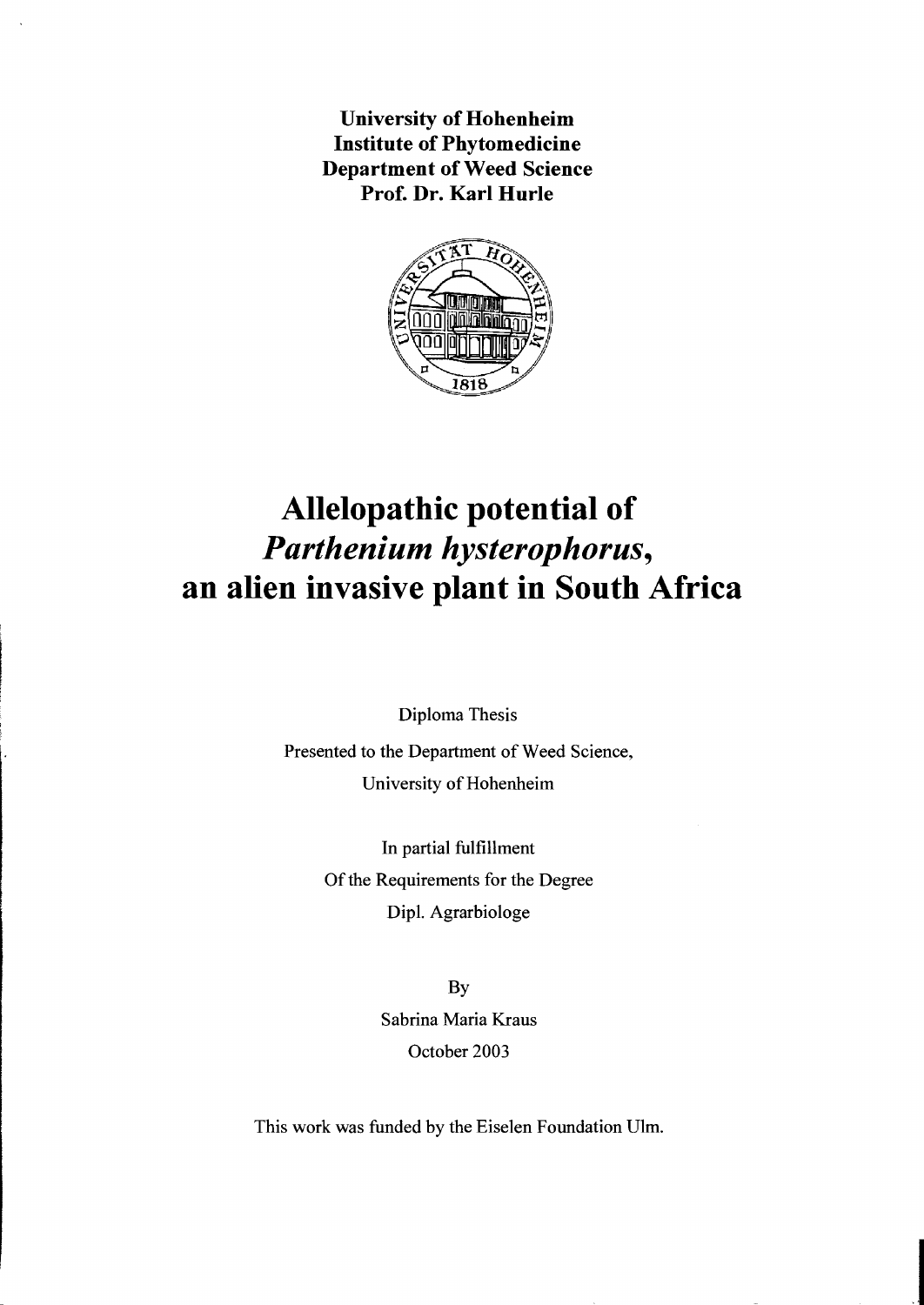## **5.2 Summary**

*Parthenium hysterophorus* L. is a declared category one weed in South Africa. Its alarming rate of spread in many countries, including South Africa is partly due its ability to inhibit the growth and development of other species through allelopathy. Its extensive negative impacts have been reported on diverse production systems such as crop production, animal husbandry , human health and biodiversity. Although the allelochemicals and their biological activity on specific test species are fairly weIl documented, less is known about their specific location in the plant. As there is a lack of knowledge about the allelopathic influence of *P. hysterophorus* originating from South African populations, studies were conducted to evaluate the allelopathic potential of those plants.

In bioassays under controlled conditions, early growth responses (seed germination, radicle and shoot growth ) of *Zea mays, Cucumber sativus* and *Eragrostis curvula* in the presence of aqueous extracts prepared from leaves and sterns of *P. hysterophorus* were tested. All tested species exhibited reduced radicle development. The grass species *E. curvula* also showed inhibition of seed germination. These results show that the weed can negatively affect the establishment of desirable grass species in pastures and as weIl is capable to influence agriculture.

The test species *Lactuca sativa* exhibited significant reduction in germination percentage, radicle length and shoot length when treated with aqueous extracts of *P. hysterophorus.*  Results suggest that sterns and leaves contain water soluble phytotoxic compounds. The toxicity of plant extracts was concentration-dependent and an increased inhibitory activity of the extracts with increasing concentrations was evident. Morphological abnormalities such as retarded radicle growth and necrotic root tips were observed. The results have been graphically presented in dose-response curves by the non-linear regression model according to STREIBIG & KUDSK (1993).

Leachates collected from pots in which *P. hysterophorus* was grown inhibited the early seedling development of *L. sativa* in petri dishes. It could be concluded that the highest inhibitory effects occurred in the rosette stage of the plant. *Lactuca sativa* root growth was also reduced when grown in association with *P. hysterophorus* in a hydroponic system. These observations indicate that soil inhabited by *P. hysterophorus* is rendered toxic by the release of allelochemicals.

Trichome studies revealed the presence of five different trichome types located on the plant. Density and occurrence varied depending on the plant organ observed and the age of the plant. Uniseriate and moniliform trichomes occurred nearly in uniform levels, whereas macrohairs were only present on sterns and leaf veins. Macrohairs emerged in highest numbers on the primary leaf veins. On the abaxial leaf surface the primarily uniseriate trichomes and capitate sessile trichomes occurred.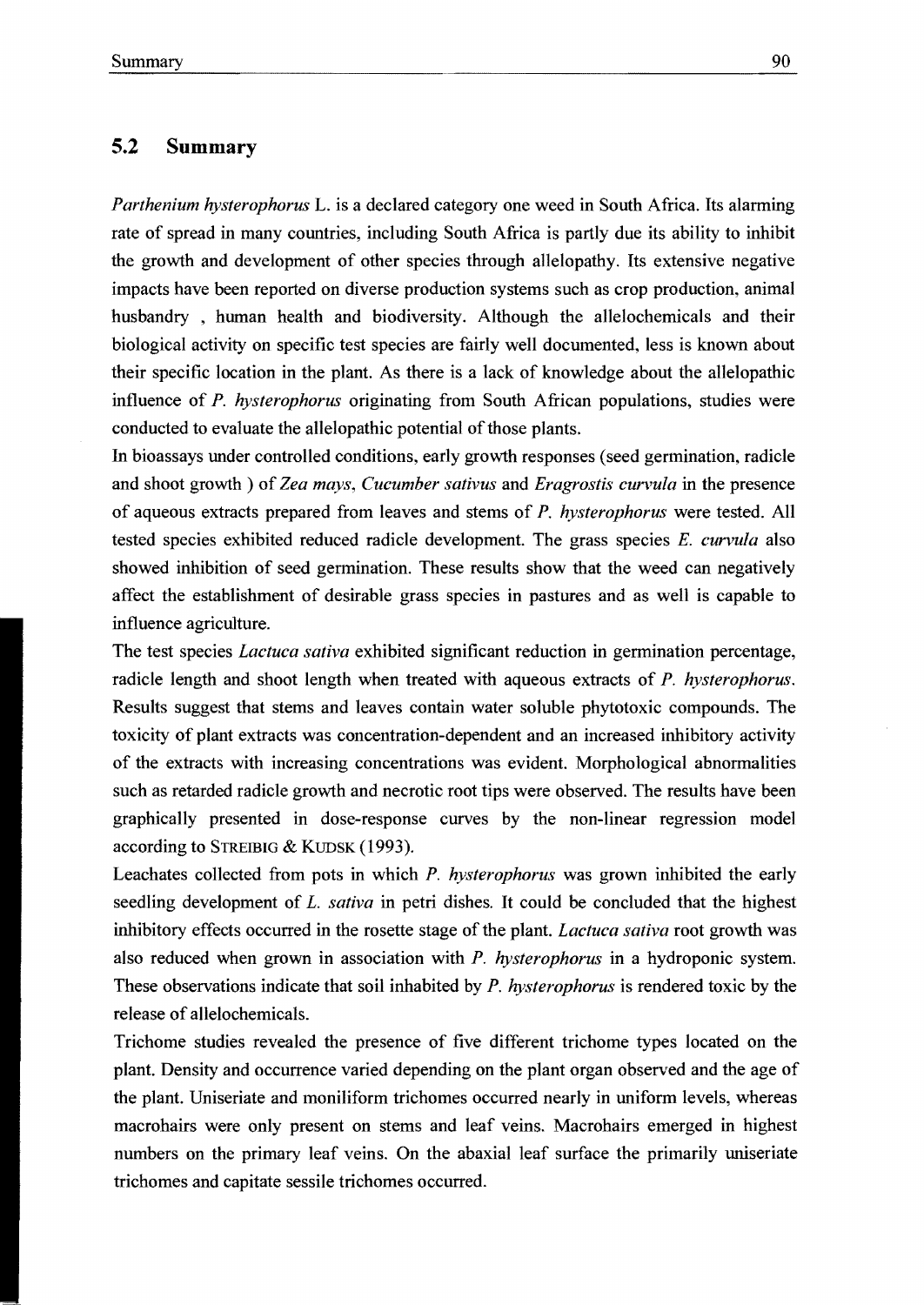Brief dipping of leaves in an organic solvent proved to be a rapid method to yield selectively pure parthenin accumulated in the capitate sessile trichomes. Dipping in methylene chloride destroyed the cuticle of the capitate sessile trichomes completely. The extracts, obtained by brief dipping of leaves in methylene chloride, inhibited *L. sativa*  gennination and early seedling development with increasing extract concentrations. At lowest extract concentration tested (7.5 mg/mI), radicle length was about 36 % of control and shoot length was inhibited to 60 % of control.

The coupling of chromatic methods such as high pressure liquid chromatography (HPLC) with diode array detection, mass spectrometry (MS) and bioassays revealed to be an important tool for the screening of parthenin. Parthenin occurred in highest concentrations in capitate sessile trichomes. The second highest concentration was found in the fruit, specifically in those parts that enclose the achenes. High concentrations of parthenin were also detected on the surface of juvenile leaves, where capitate sessile trichomes occur densely. Chemical analyses of aqueous extracts and extracts obtained by organic solvent extraction, indicated that parthenin is more soluble in the organic solvent than in water.

Increasing concentrations of pure parthenin progressively inhibited germination and radicle growth of *L. sativa*. The bioassay demonstrated that parthenin inhibited radicle development of *L. sativa* at concentrations as low as 1 ppm. Therefore, it can be stated that parthenin is the main allelopathic potential and moderates detrimental effects exerted by *P. hysterophorus.* But comparison of the pure parthenin activity and the organic solvent extraction of the leaf surface showed that parthenin is probably not the only compound responsible for allelopathic effects. The relative role of phenolic acids should be studied in order to detennine their contribution in the mixture of compounds released. The effect of parthenin in combination with other allelopathic compounds would contribute to the knowledge of this chemical interactions. Research should be extended to more indigenous plant species like pasture grasses to relate these findings to natural conditions.

Capitate sessile trichomes are important morphological structures contributing to the allelopathic potential of *P. hysterophorus,* as this is the main source of parthenin in the plant. Tbis biologically active compound released through the breakdown of plant tissue or by leaching has been shown to have the potential to evoke competitiveness of crops and may affect pasture production by the replacement of susceptible grass species. Therefore, the weed clearly has the potential to wreak havoc in natural and agroecosystems in South Africa.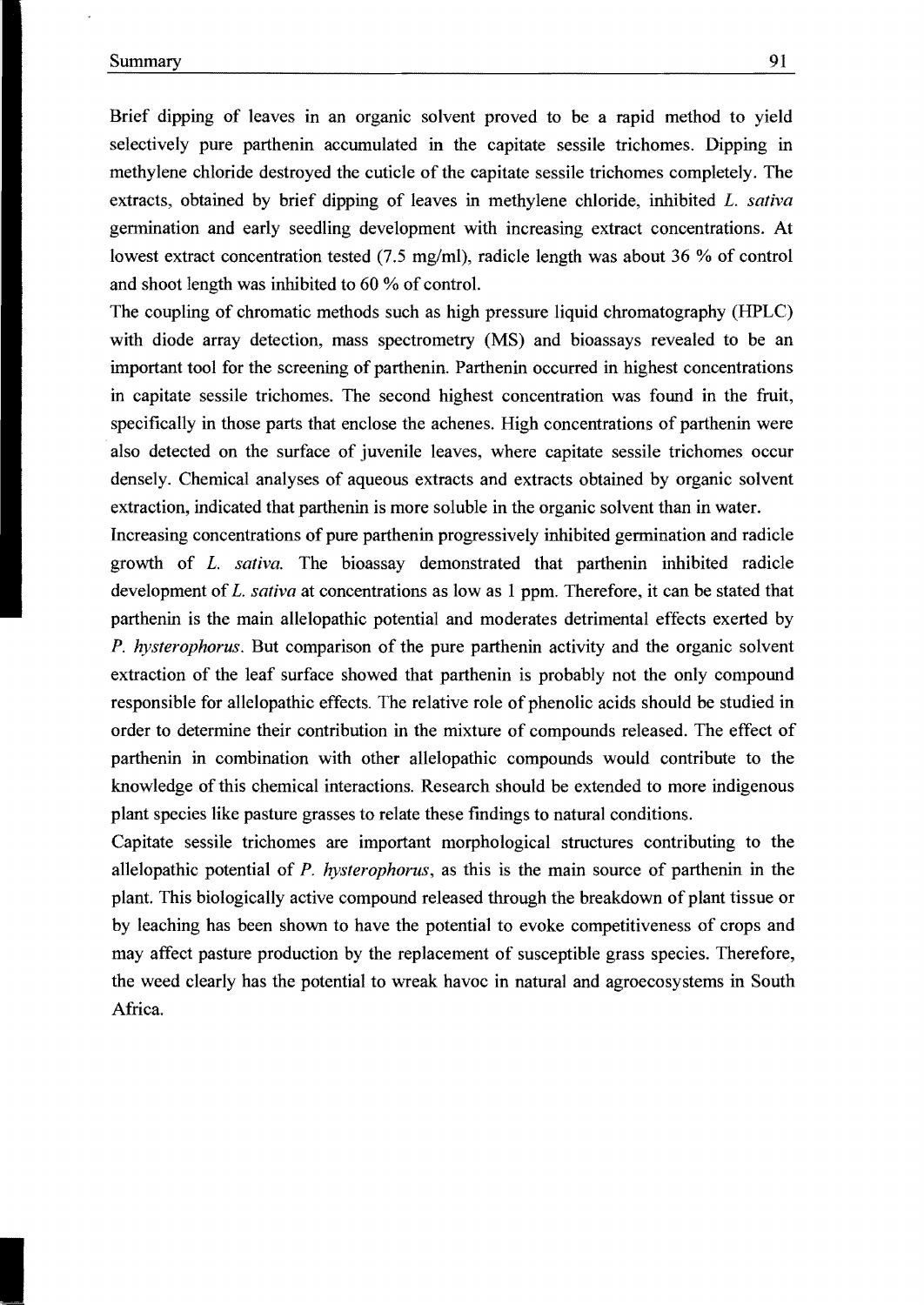## **5.3 Zusammenfassung**

Parthenium hysterophorus L. ist in Südafrika zu einem "Kategorie 1" -Unkraut erklärt worden. Seine schnell Ausbreitung in vielen Länder, zu denen auch Südafrika gehört, ist teilweise auf seine Fähigkeit zurückzufiihren, das Wachstum und die Entwicklung anderer Pflanzengattungen durch Allelopathie zu beeinträchtigen. Seine umfassenden negativen Auswirkungen sind bekannt aus der Pflanzenproduktion, aus der Tierhaltung, aus dem Einfluss auf die menschliche Gesundheit und dem Einfluss auf die Biodiversität. Obwohl die dafiir verantwortlichen Allelochemikalien gut erforscht sind, und ihr biologischer Einfluss auf Testpflanzen dokumentiert ist, ist nicht sehr viel über das Auftreten der Allelochemikalien in der Pflanze bekannt. Da eine Wissenslücke über den allelopathischen Einfluss der südafrikanischen *P. hysterophorus* Population existiert, wurden Forschungen betrieben, um das allelopathische Potential der Pflanze zu bestimmen. In Biotests unter Laborbedingungen wurden die frühen Wachstumsentwicklungen (Keimung, Wurzel- und Sprosswachtum) von *Zea mays, Cucumber sativus* und *Ergrostis curvula* unter dem Einfluss von wässrigen Extrakten getestet, welche aus den Blättern und Stängeln von *P. hysterophorus* gewonnen wurden. Alle getesteten Pflanzenarten zeigten ein verringertes Wurzelwachstum. Das Grass *E. curvula* zeigte ebenfalls eine verminderte Keimungsrate. Diese Ergebnisse zeigen, dass sich das Unkraut negativ auf wertvolle Gräser auswirken kann, die in der Weidehaltung angepflanzt werden, und somit die landwirtschaftliche Produktion beeinflussen kann.

Die Indikatorpflanze *Lactuca sativa* zeigte durch die Einwirkung von wässrigen *P. hysterophorus* Extrakten eine deutlich verringerte Keimrate und eine reduzierte Wurzelund Sprossentwicklung. Die Ergebnisse lassen darauf schließen, dass Stängel und Blätter wasserlösliche phytotoxische Verbindungen enthalten. Die Toxizität der Pflanzenextrakte war konzentrationsabhängig und zunehmende Konzentrationen zeigten erhöhte inhibierende Wirkungen. Morphologische Abnormalitäten wie verkürztes Wurzelwachstum und nekrotische Wurzelspitzen wurden ebenfalls beobachtet. Dosis-Wirkungskurven wurden graphisch durch das Modell von STREIBIG & KUDSK  $(1993)$ dargestellt. Das Gießwasser aus den Töpfen von *P. hysterophorus* inhibierte das Wachstum und die Entwicklung der L. *sativa* Keimlinge. Außerdem konnte beobachtet werden, dass Pflanzen im Rossettenstadium die höchste inhibierende Wirkung aufzeigten. In Assoziation mit *P. hysterophorus* in einer Hydrokultur war das Wurzelwachstum von L. *sativa* auch reduziert. Diese Beobachtungen lassen darauf schließen, dass Boden durch die Besiedelung mit *P. hysterophorus* toxisch verändert wird.

Die Untersuchungen der Trichome zeigten, dass *P. hysterophorus* fünf verschiedene Trichomtypen aufweißt. Die Dichte und das Vorkommen der Trichome auf der Pflanze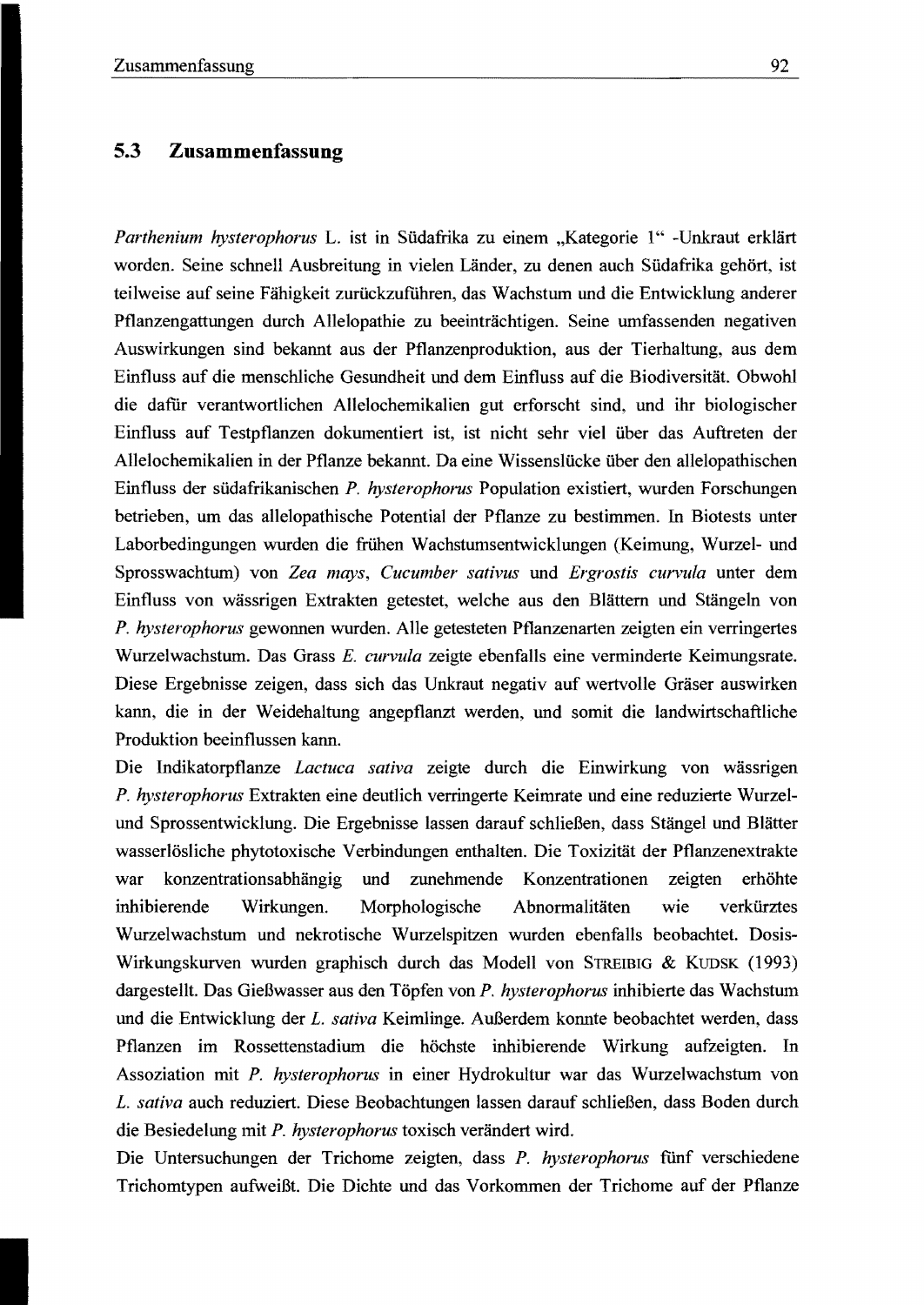variierte in Abhängigkeit zum untersuchten Pflanzenorgan und Pflanzenalter. Uniseriate und moniliforme Trichome kamen in fast gleicher Dichte vor, wohingegen Macro-Trichome nur auf Stängeln und Blattvenen auftraten. Sie kamen in höchster Anzahl auf den primären Blattvenen vor. Auf der abaxialen Blattseite wurden vor allem uniseriate und capitate sessile Trichomes beobachtet.

Kurzes Dippen der Blätter in einem organischen Lösungsmittel erwies sich als eine schnelle Methode, um selektiv pures Parthenin zu gewinnen, das in den capitate sessilen Trichomes akkumuliert ist. Das Dippen in Methylenchlorid zerstörte die Kutikula dieser capitate sessilen Trichome vollständig. Der Extrakt, der durch das Dippen der Blätter in Methylenchlorid erhalten wurde, verringerte die Keimung und das frühe Keimlingswachstum mit steigenden Extraktkonzentrationen. Die geringste Konzentration (7,5 mg/mI) inhibierte die Wurzellänge auf 36 % der Kontrolle und das Sprosswachstum auf 60 % der Kontrolle.

Die Verbindung von chromatographischen Methoden, wie die Hochdruckflüssigkeitschromatographie (HPLC) mit Diode-Array-Detektion, Massenspektrometrie and Biotests ermöglichten das Screening von Parthenin. Parthenin war in höchster Konzentration in den capitate sessilen Trichomes zu finden. Die zweithöchste Konzentration wurde in der Frucht, speziell in den Teilen, die die Achene umgeben, detektiert. Hohe Konzentrationen von Parthenin wurden auch auf der Blattoberfläche von jungen Blättern nachgewiesen, wo capitate sessile Trichomes dicht vorkommen. Die chemischen Analysen der wässrigen Extrakte und den Extrakten, die durch organische Lösungsmittel gewonnnen wurden, ergaben, dass Parthenin leichter im organischen Extraktionsmittellöslich ist als in Wasser.

Steigende Konzentrationen von purem Parthenin inhibieren die Keimung und das Wurzelwachstum von L. *sativa.* Die Biotest demonstrierten, dass Parthenin das Wurzelwachstum schon bei Konzentrationen von 1 ppm einschränken. Deshalb kann angenommen werden, dass Parthenin das wichtigste Allelochemikal ist, dass die schädlichen Wirkungen von *P. hysterophorus* verursacht. Ein Vergleich zwischen der Bioaktivität von purem Parthenin und dem Extrakt mit einem organischen Lösungsmittel zeigte, dass Parthenin wohl nicht die alleinig verantwortliche Verbindung ist, die für das allelopathische Potential von *P. hysterophorus* verantwortlich ist. Die relative Rolle von Phenolsäuren, die auch von der Pflanze ausgeschieden werden, sollte untersucht werden, um deren Beitrag in Verbindung mit anderen Alleiochemikalien zu zeigen. Die Wirkung von Parthenin in der Kombination mit Phenolsäuren könnte zum Verständnis der chemischen Interaktionen beitragen. Weitere Untersuchungen sollten einheimische Pflanzenarten aus Südafrika mit einschließen, wie zum Beispiel Grassarten, um die Ergebnisse auf natürliche Begebenheiten übertragen zu können.

Capitate sessile Trichome sind wichtige morphologische Strukturen von *P. hysterophorus,*  da sie die Hauptquelle des Parthenins in der Pflanze sind und damit das allelopathische Potential der Pflanze in sich tragen. Die biologisch aktive Verbindungen, die durch die Wurzeln ausgeschieden werden oder durch die Zersetzung von Pflanzengewebe entstehen,